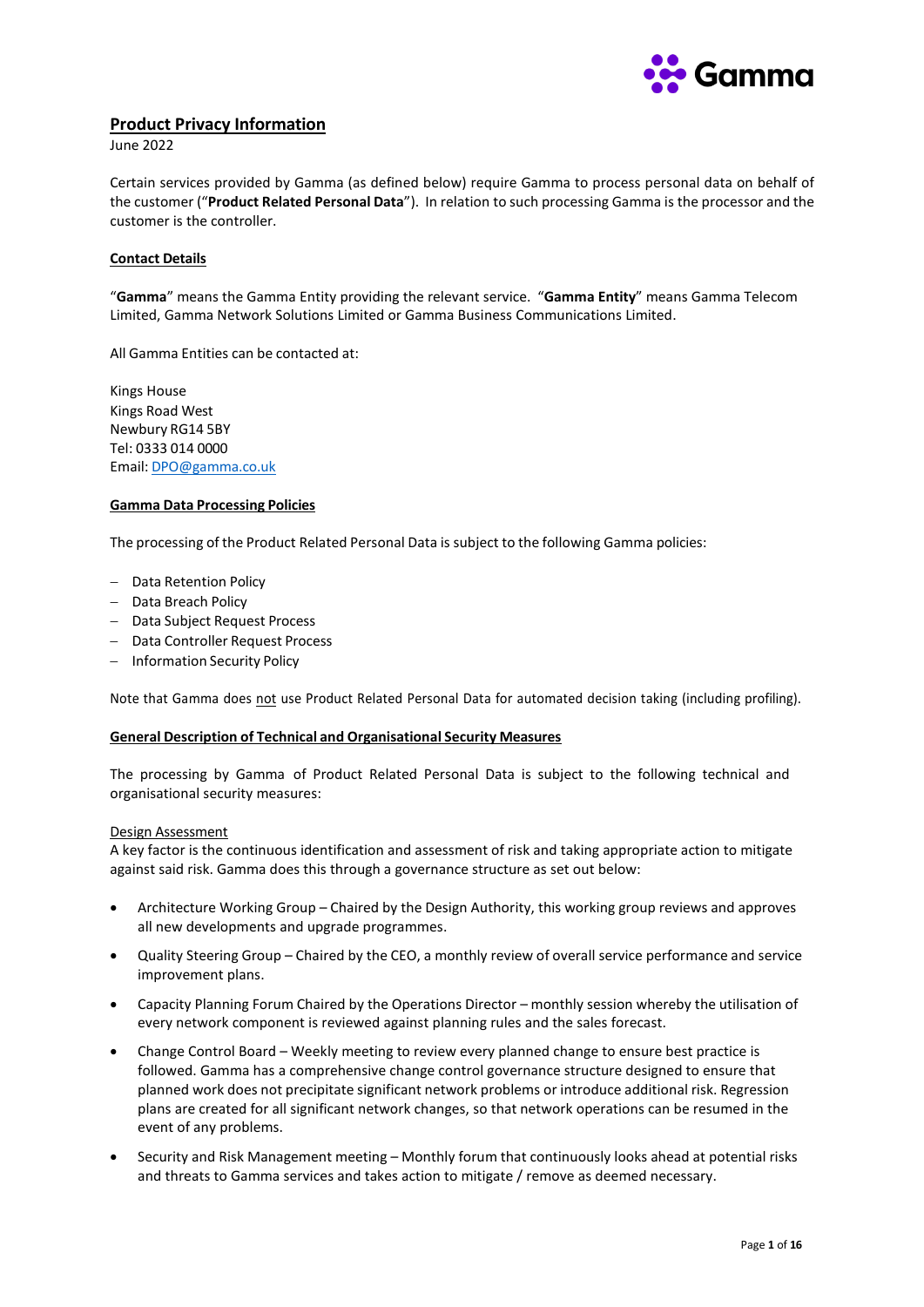

• Internal Service reviews – Monthly forums that focus on each individual platforms, these feed into the sessions above as appropriate, this includes reviewing known issues, trends in reported issues, corrective actions, risk log review, any incidents and associated follow up actions, security risks, resourcing and training requirements, supplier review and any product updates.

Gamma operates its own Network Operations Centre (NOC) 24x7x365. This is manned, on premise, by a minimum of two qualified Engineers at any one point in time. The NOC is collocated with our technical support and core engineering teams. Gamma has a standby location should the prime NOC facility become unusable for any reason.

### Testing

Gamma follows different testing mechanisms to ensure the measures Gamma has in place will work effectively when they are called upon, in summary these include:

- Gamma follows all the vendor recommended maintenance procedures for our platforms. Some of these procedures including routine failovers to exercise the HA (High Availability) functionality deployed in certain parts of the architecture.
- Gamma change control process requires failover scenarios to be tested before being placed in the live environment.
- As with any other operator Gamma will see failures of individual components occur on a reasonably frequent basis. Any failure is reviewed to ensure the system reacted correctly and any anomalies are followed up with the respective Engineering teams (internal and external as appropriate).
- The ability to operate from multiple locations is tested on a daily basis. Gamma technical teams regularly work from different locations.
- Gamma tests its ancillary services such as battery backup and generators to a regular schedule.

Individual engineers are allocated lab time to practice component failure and system rebuilds. This allows them to keep their knowledge fresh as well as testing out the procedures.

#### Security Certifications

Gamma Telecom is ND1643, ISO27001, Cyber Essentials and ISO22301 certified.

### **Product Related Personal Data Processing Information**

The services under which Gamma processes Product Related Personal Data and the details of such processing are:

- 1. [Horizon Order](#page-2-0) Management
- 2. [Horizon Service](#page-3-0) Management
- 3. [Horizon Corporate](#page-4-0) Directory
- 4. Horizon Call Recording
- 5. Horizon Next Generation Call [Recording MiFID](#page-6-0) II call recording option
- 6. [Horizon Contact](#page-7-0)
- 7. SIP [Trunking Emergency](#page-8-0) Calls
- 8. SIP [Trunking Call](#page-9-0) Manager
- 9. [Inbound](#page-10-0) Portal
- 10. Phoneline Plus Portal [Management](#page-11-0)
- 11. [Mobile ManageMyMobiles](#page-12-0)
- 12. Card Payment [Service Semafone](#page-13-0)
- 13. Contact Centre [Service Serenova](#page-14-0)
- 14. Contact Centre Service Cirrus

For the purposes of the tables below any reference to:

"**Reseller**" shall mean a company that purchases services from Gamma for the purpose of reselling them to its end customers; and

"**Customer**" shall mean a customer who purchases services directly from Gamma for its own consumption.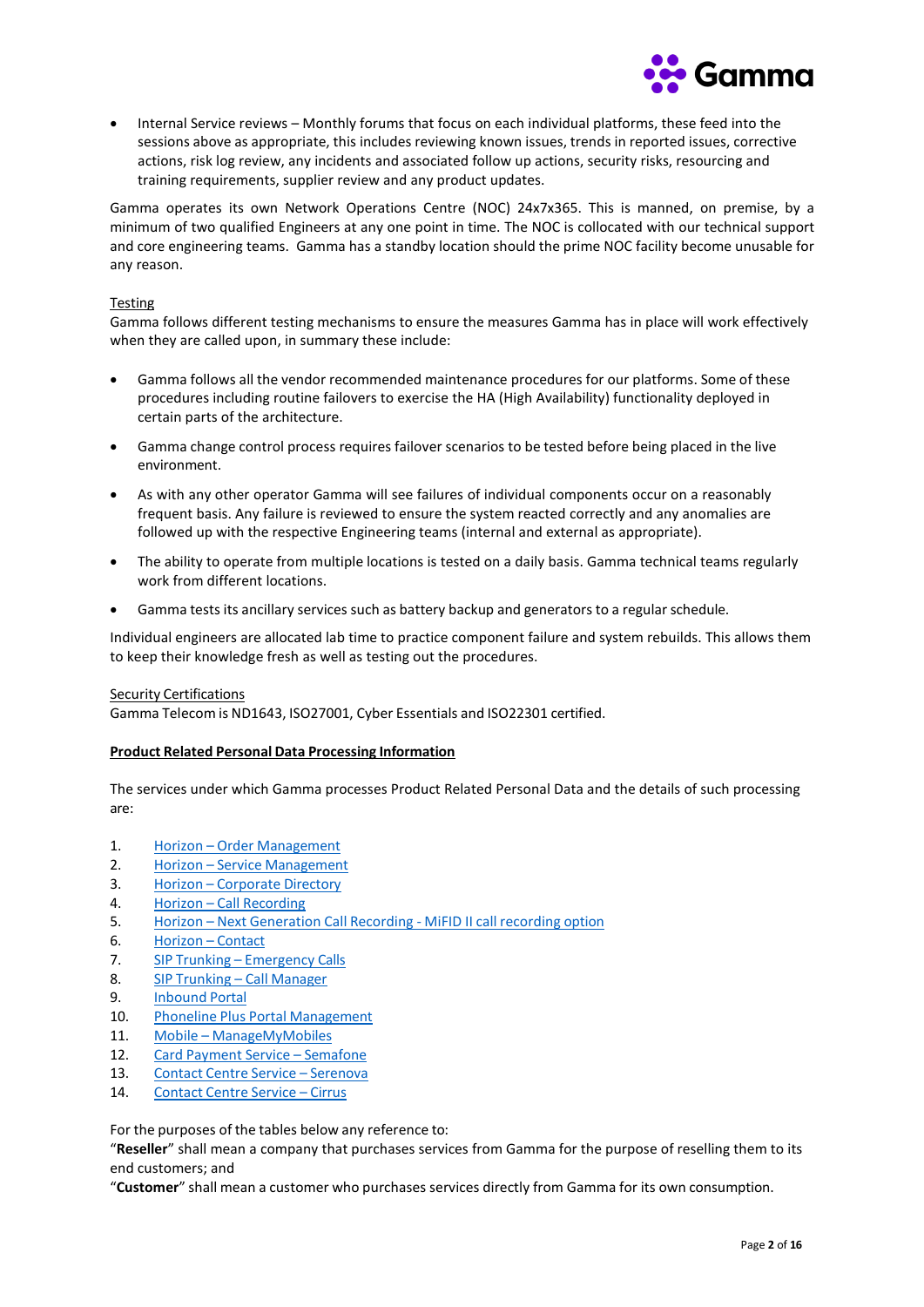

# <span id="page-2-0"></span>**Horizon – Order Management**

| <b>Description</b>                       | <b>Details</b>                                                                                                                                                                                                                                                                                                                                                                                                                                                                                                                                                        |
|------------------------------------------|-----------------------------------------------------------------------------------------------------------------------------------------------------------------------------------------------------------------------------------------------------------------------------------------------------------------------------------------------------------------------------------------------------------------------------------------------------------------------------------------------------------------------------------------------------------------------|
| Subject matter of the<br>processing      | Administration and Site contacts processed on the Gamma Portal                                                                                                                                                                                                                                                                                                                                                                                                                                                                                                        |
| Duration of the processing               | Duration of the service                                                                                                                                                                                                                                                                                                                                                                                                                                                                                                                                               |
| Nature and purposes of the<br>processing | Reseller provisions end customer roles needed to create a new Horizon<br>company on the sub-section of the Gamma Portal allocated to the Reseller<br>with the minimal amount of end customer configuration. For direct<br>Customers, Gamma creates Customer roles needed to manage the Horizon<br>service. The process provides portal access for the Customer<br>Administrator to tailor the Horizon service to their needs.                                                                                                                                         |
| Type of Personal Data                    | Customer Administrator contact details (first name, last name, admin<br>email address, support email address, phone number, mobile number,<br>default domain) used to send a Welcome invitation email and initial login<br>details.<br>Customer Main Site contact details (name, email, site address, sub<br>premises, site postcode, phone number, mobile number) which is a<br>mandatory requirement for a new Horizon service<br>Fraud Management contact (email addresses, mobile number) used by<br>Partners to register where fraud alert emails are to be sent |
| Categories of Data Subject               | Employees or representatives of Reseller and Customer                                                                                                                                                                                                                                                                                                                                                                                                                                                                                                                 |
| <b>Data Retention Period:</b>            | Data is retained for the duration of the contract                                                                                                                                                                                                                                                                                                                                                                                                                                                                                                                     |
| Sub-processors:                          | None                                                                                                                                                                                                                                                                                                                                                                                                                                                                                                                                                                  |
| Transfers outside the EEA:               | None                                                                                                                                                                                                                                                                                                                                                                                                                                                                                                                                                                  |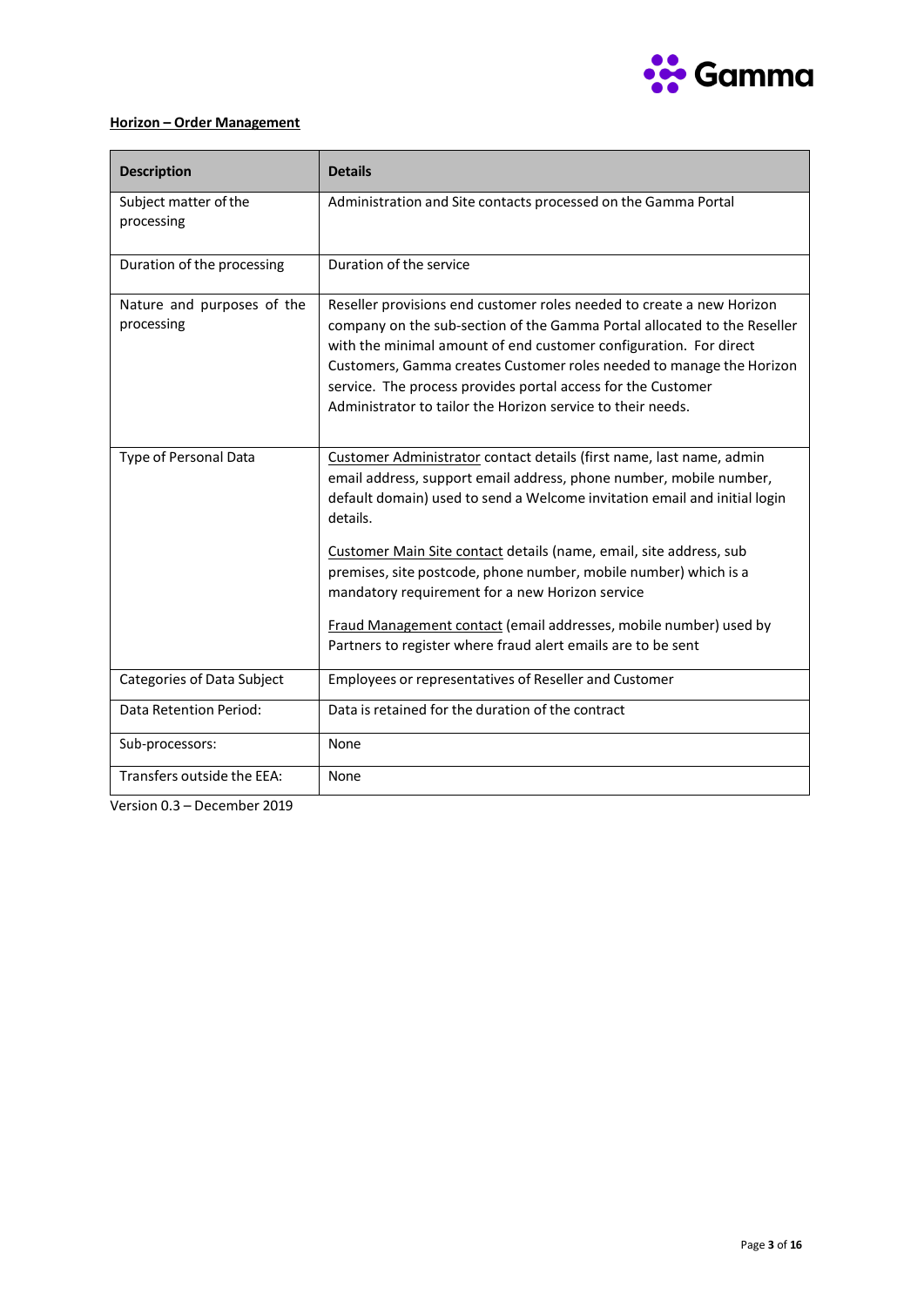

# <span id="page-3-0"></span>**Horizon - Service Management**

| <b>Description</b>                       | <b>Details</b>                                                                                                                                                                                                                                                                                                                                                                                                                                                                                                                                                                                                                                                                |
|------------------------------------------|-------------------------------------------------------------------------------------------------------------------------------------------------------------------------------------------------------------------------------------------------------------------------------------------------------------------------------------------------------------------------------------------------------------------------------------------------------------------------------------------------------------------------------------------------------------------------------------------------------------------------------------------------------------------------------|
| Subject matter of the<br>processing      | Administration managed through the Horizon Company portal                                                                                                                                                                                                                                                                                                                                                                                                                                                                                                                                                                                                                     |
| Duration of the processing               | Duration of the service                                                                                                                                                                                                                                                                                                                                                                                                                                                                                                                                                                                                                                                       |
| Nature and purposes of the<br>processing | Horizon Administrators can be created and removed from an end<br>customer. Administrators are granted permission to perform a number of<br>service tasks, such as adding, managing and deleting end users on the<br>hosted telephony service.<br>All end users will be deleted in order to cease the Horizon end customer.<br>Each end user can then be assigned telephone numbers, call policies and<br>other voice related services as required. Users may be allocated a<br>voicemail direct dial number to access voicemails when not connected to<br>Horizon devices. User summary call statistics can be viewed on the Horizon<br>portal for inbound and outbound calls |
| Type of Personal Data                    | Administrator details (Username, First and Last names, email address,<br>Administrator type)<br>End user details (Title, first name, last name, DDI phone number,<br>extension, email address, site name, unique end user name/domain,<br>display first and last names, business mobile number)<br>Voicemail Identifier (personal voicemail DDI assigned to the User)<br>User Call Statistics (calling number, destination number, call outcome) for<br>a summary calls made by a User                                                                                                                                                                                        |
| Categories of Data Subject               | End user and Administrator contacts details                                                                                                                                                                                                                                                                                                                                                                                                                                                                                                                                                                                                                                   |
| Data retention period:                   | End user contact data is deleted at the point that the end user is ceased<br>and removed from the Horizon service<br>Administrator details and associated access permissions can be deleted, as<br>required.                                                                                                                                                                                                                                                                                                                                                                                                                                                                  |
| Sub-processors:                          | None                                                                                                                                                                                                                                                                                                                                                                                                                                                                                                                                                                                                                                                                          |
| Transfers outside the EEA:               | None                                                                                                                                                                                                                                                                                                                                                                                                                                                                                                                                                                                                                                                                          |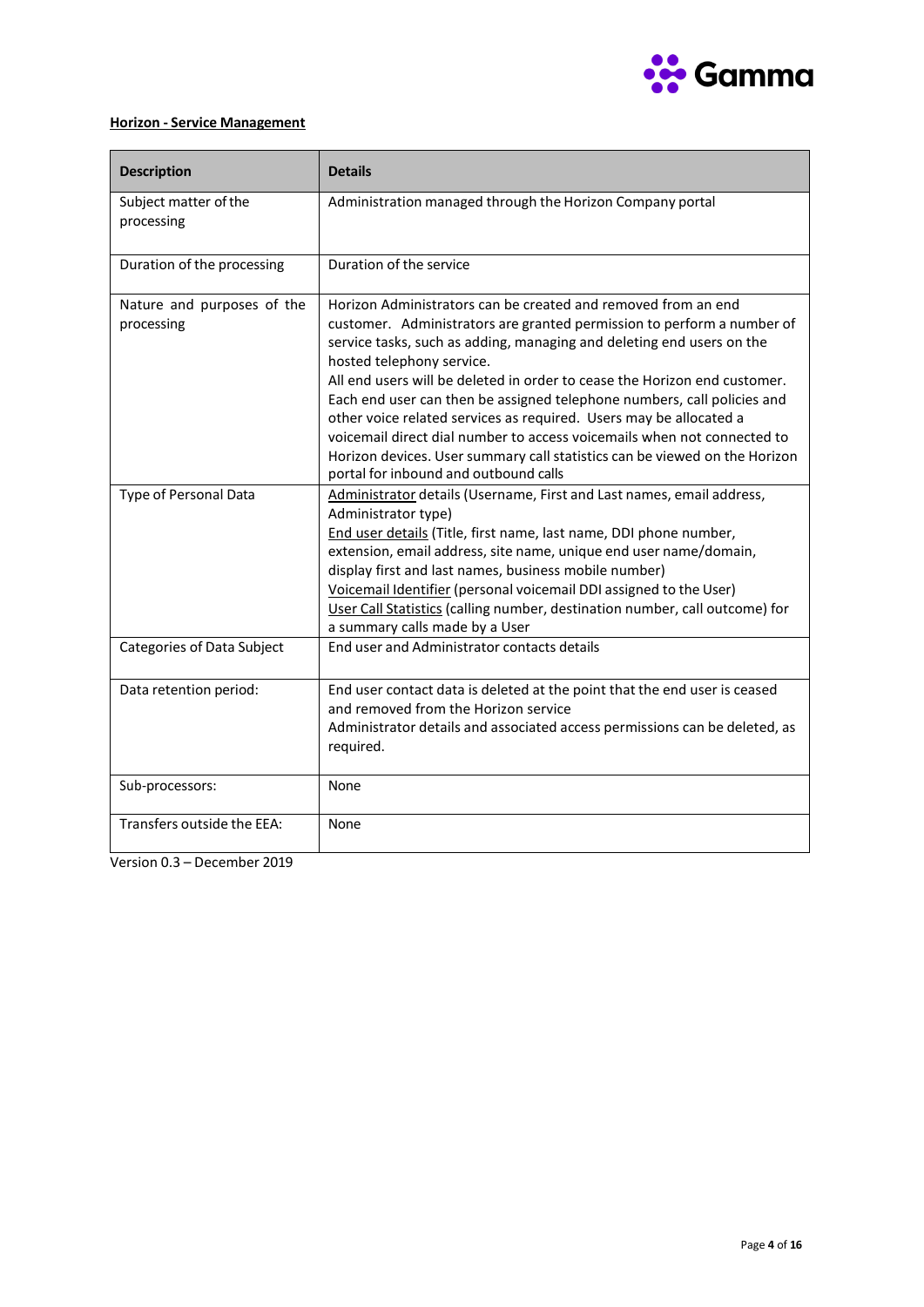

# <span id="page-4-0"></span>**Horizon – Corporate Directory**

| <b>Description</b>                       | <b>Details</b>                                                                                                                                                                                                                                                                                                                                                                                                        |
|------------------------------------------|-----------------------------------------------------------------------------------------------------------------------------------------------------------------------------------------------------------------------------------------------------------------------------------------------------------------------------------------------------------------------------------------------------------------------|
| Subject matter of the<br>processing      | Provision of the corporate phone directly feature in the Horizon hosted<br>platform. Horizon users can be created, edited and deleted by an<br>Administrator based on their own needs and associated to a site.                                                                                                                                                                                                       |
| Duration of the processing               | Term of the contract with the customer for this service                                                                                                                                                                                                                                                                                                                                                               |
| Nature and purposes of the<br>processing | Collection, organisation and listing of Customer or end customer employees<br>and their telephone numbers listed and available through the Horizon<br>telephone handset displays to the customer and its employees.<br>Corporate Directory can be viewed through Horizon desk phones, soft-clients<br>and Horizon portals. An end user that belongs to a company can only view<br>other end users within that company |
| Type of Personal Data                    | Horizon User: First name, last name phone number, extension number, email<br>address, site name, username, contact mobile and, where available, call detail<br>records (CDRs)<br>Work Address: street, city, county, postcode (optional)                                                                                                                                                                              |
| Categories of Data Subject               | - End users (staff) and third party contact individuals of the Customer; or<br>- End users (staff) and third party contact individuals of the end customer of a<br>Reseller                                                                                                                                                                                                                                           |
| Data retention period:                   | Administrator can delete end users<br>All relevant data is deleted by Gamma at the end of the term the service was<br>contracted for                                                                                                                                                                                                                                                                                  |
| Sub-processors:                          | None                                                                                                                                                                                                                                                                                                                                                                                                                  |
| Transfers outside the EEA:               | None                                                                                                                                                                                                                                                                                                                                                                                                                  |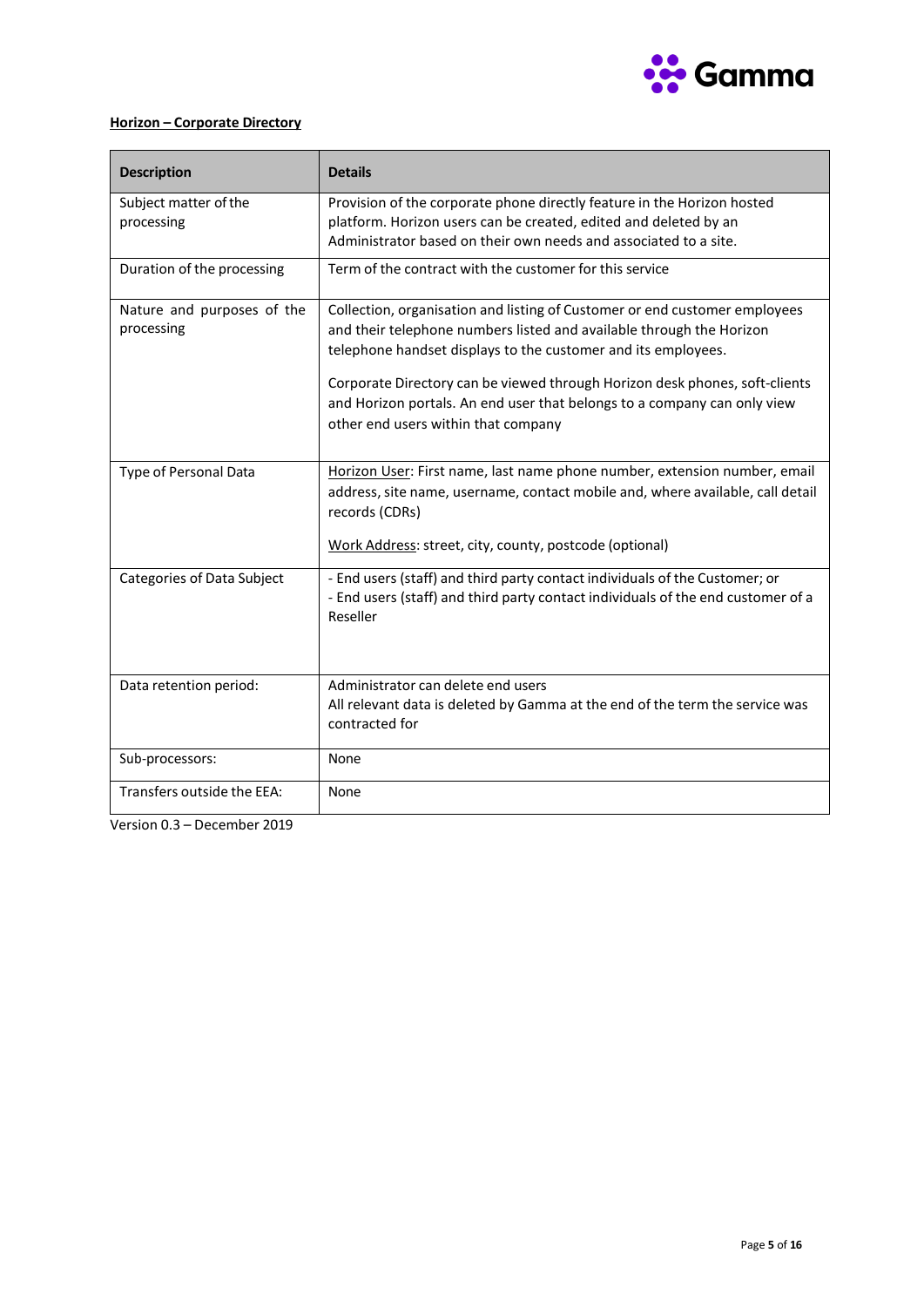

# <span id="page-5-0"></span>**Horizon – Call Recording**

| <b>Description</b>                       | <b>Details</b>                                                                                                                                                                                      |
|------------------------------------------|-----------------------------------------------------------------------------------------------------------------------------------------------------------------------------------------------------|
| Subject matter of the<br>processing      | Provision of call recording feature in the Horizon telephone platform                                                                                                                               |
| Duration of the processing               | Resellers' end customers and Customers can set the retention period as<br>required (usually 3, 6 or 12 months).                                                                                     |
| Nature and purposes of the<br>processing | Recording of calls made to and/or by employees which will be available to<br>the Reseller's end Customer or the Customer and its nominated employees,<br>via the Horizon portal.                    |
| Type of Personal Data                    | Call recordings against a named end user who has setup call recording.<br>Administrators will set permissions as to which 3rd Party Support can<br>access call recordings.                          |
| Categories of Data Subject               | - End users (staff) and third-party contact individuals of the Customer; or<br>- End users (staff) and third-party contact individuals of the end customer of<br>a Reseller                         |
| Data retention period:                   | The Reseller's end customer or the Customer has 7 days to retrieve a copy<br>of the call recordings at the end of the relevant retention period; after that<br>call recordings are deleted by Gamma |
| Sub-processors:                          | None                                                                                                                                                                                                |
| Transfers outside the EEA:               | None                                                                                                                                                                                                |

Version 0.5 – June 2022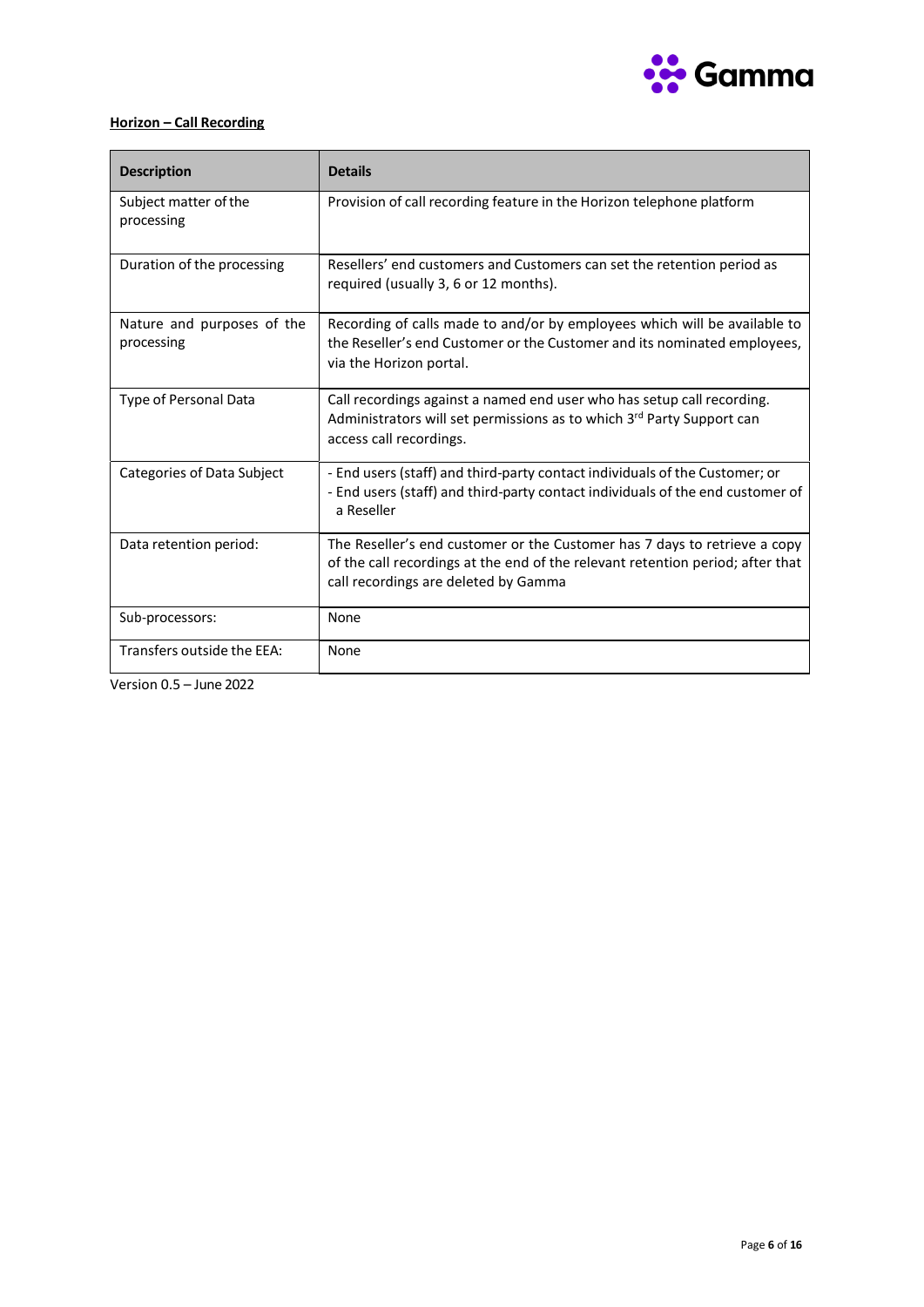

# <span id="page-6-0"></span>**Horizon – Next Generation Call Recording**

MiFID II call recording option

| <b>Description</b>                       | <b>Details</b>                                                                                                                                                                                                                                                     |
|------------------------------------------|--------------------------------------------------------------------------------------------------------------------------------------------------------------------------------------------------------------------------------------------------------------------|
| Subject matter of the<br>processing      | Provision of call recording feature in the Horizon telephone platform                                                                                                                                                                                              |
| Duration of the processing               | Retention period selected by the Reseller's end customer or the Customer<br>(usually 3, 6 or 12 months)                                                                                                                                                            |
| Nature and purposes of the<br>processing | Recording of calls made to and/or by employees which will be available to<br>the end customer and its nominated employees                                                                                                                                          |
| <b>Type of Personal Data</b>             | Call recordings against a named end user who has setup call recording.<br>Administrators will set permissions as to which 3rd Party Support can access<br>call recordings.                                                                                         |
| Categories of Data Subject               | - End users (staff) and third-party contact individuals of the Customer; or<br>- End users (staff) and third-party contact individuals of the end customer of<br>a Reseller<br>Receive a welcome email to login to the next generation call recording<br>platform. |
| Data retention period:                   | The end customer of the Reseller or the Customer has 7 days to retrieve a<br>copy of the call recordings at the end of the relevant retention period; after<br>that call recordings are deleted                                                                    |
| Sub-processors:                          | Aeriandi Limited                                                                                                                                                                                                                                                   |
| Transfers outside the EEA:               | None                                                                                                                                                                                                                                                               |

Version 0.4 – June 2022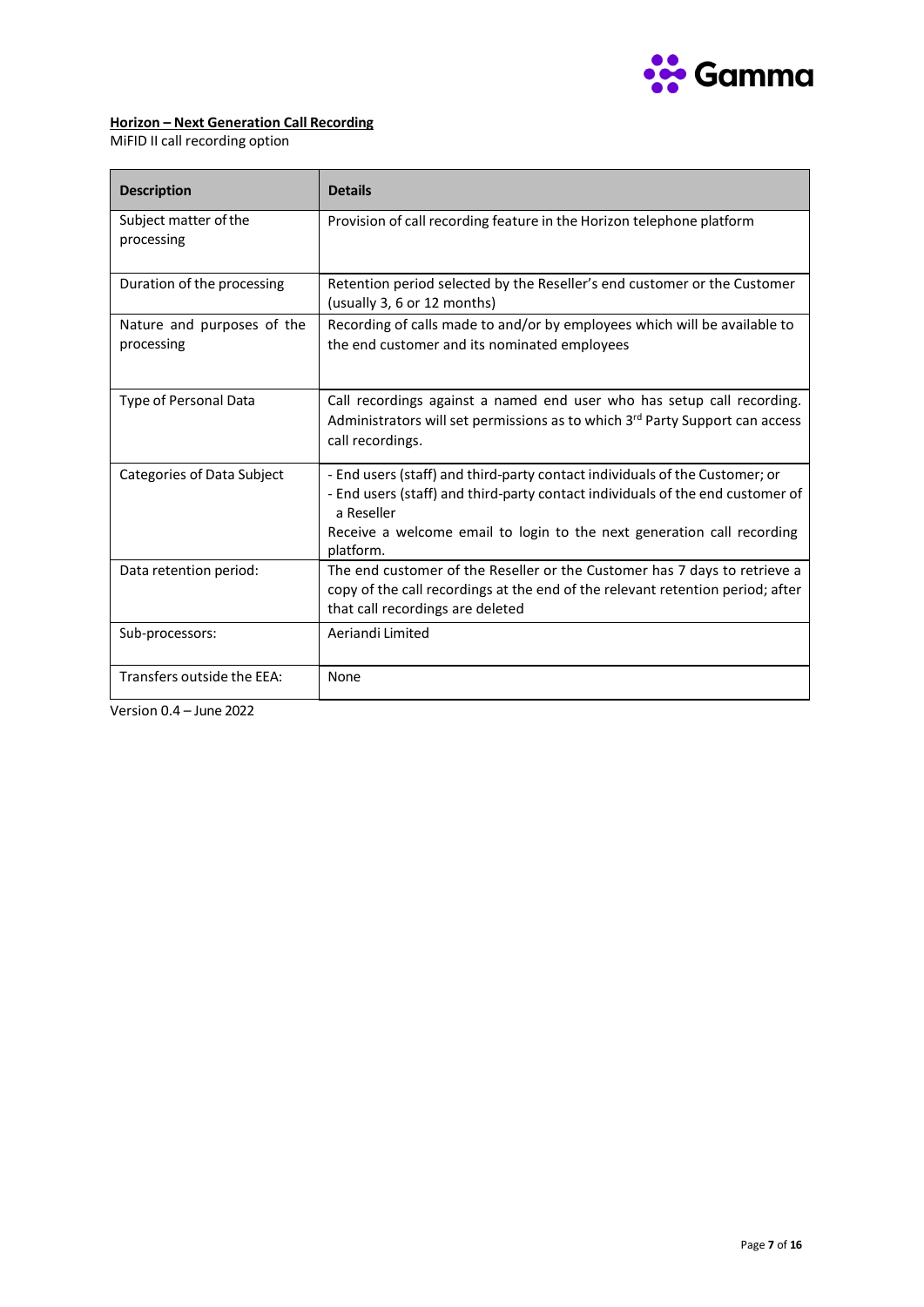

# <span id="page-7-0"></span>**Horizon – Contact**

| <b>Description</b>                        | <b>Details</b>                                                                                                                                                                                                                                                                                                                                                                                                              |
|-------------------------------------------|-----------------------------------------------------------------------------------------------------------------------------------------------------------------------------------------------------------------------------------------------------------------------------------------------------------------------------------------------------------------------------------------------------------------------------|
| Subject matter of the<br>processing:      | Administration of the Horizon Contact service, managed through the<br><b>Horizon Contact Portal</b>                                                                                                                                                                                                                                                                                                                         |
| Duration of the processing:               | Duration of the service                                                                                                                                                                                                                                                                                                                                                                                                     |
| Nature and purposes of the<br>processing: | Horizon Contact Administrators, Supervisors and Agents can be created and<br>removed from a customer. Administrators and Supervisors are granted<br>permission to perform a number of service tasks, such as adding, managing,<br>and deleting Agents on the Horizon Contact service.                                                                                                                                       |
|                                           | Each Agent can then be assigned telephone numbers, call policies and other<br>voice related services as required. Agents may be allocated a voicemail<br>direct dial number to access voicemails on the Horizon service. User<br>summary call statistics can be viewed on the Horizon Contact portal for<br>inbound and outbound calls. All Agents will be deleted in order to cease the<br><b>Horizon Contact customer</b> |
| Type of Personal Data:                    | Administrator/Supervisor<br>Username, First and Last names, email address, Administrator type                                                                                                                                                                                                                                                                                                                               |
|                                           | <b>Agent</b><br>First and Last names, DDI phone number, extension, email address,<br>company                                                                                                                                                                                                                                                                                                                                |
|                                           | <b>Voicemail Identifier</b><br>Personal voicemail DDI assigned to the User (Horizon Product)                                                                                                                                                                                                                                                                                                                                |
|                                           | <b>User Call Statistics</b><br>Calling number, destination number, call outcome for a summary of calls<br>made by an Agent/End User                                                                                                                                                                                                                                                                                         |
|                                           | <b>Contacts</b><br>Contact name, telephone number (including mobile), email address,<br>company address, social media URL                                                                                                                                                                                                                                                                                                   |
| <b>Categories of Data Subject:</b>        | Administrator/Supervisor<br>Agent (end user)<br>Contacts                                                                                                                                                                                                                                                                                                                                                                    |
| Data retention period:                    | Agent contact data is deleted at the point that the Agent is ceased and<br>removed from the Horizon Contact service.                                                                                                                                                                                                                                                                                                        |
|                                           | Administrator/Supervisor details and associated access permissions can be<br>deleted, as required.                                                                                                                                                                                                                                                                                                                          |
|                                           | Company data may be retained up to 30 days after deletion from service.                                                                                                                                                                                                                                                                                                                                                     |
| Sub-processors:                           | None                                                                                                                                                                                                                                                                                                                                                                                                                        |
| Transfers outside the EEA:                | None                                                                                                                                                                                                                                                                                                                                                                                                                        |

Version 0.1 – May 2021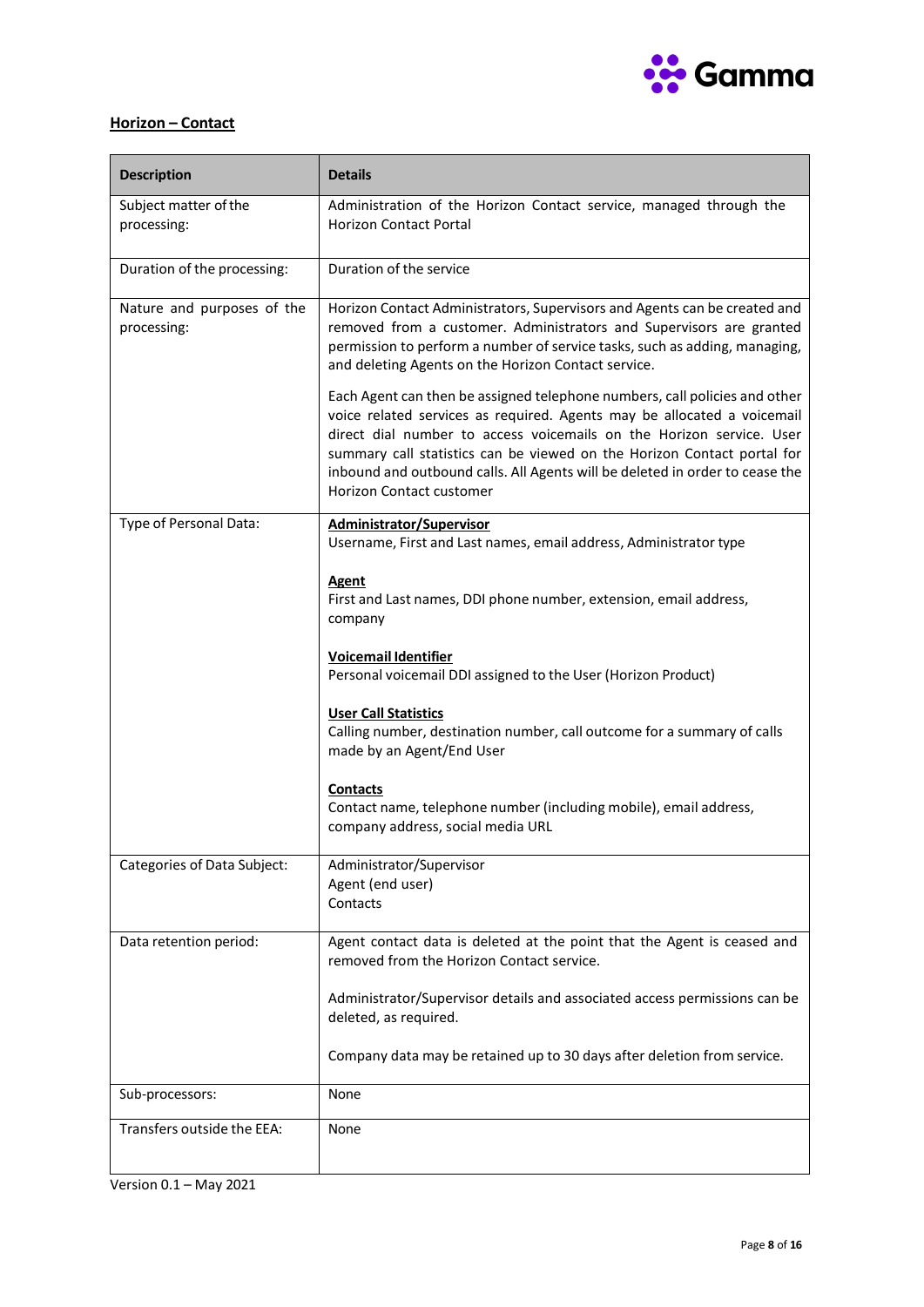

# <span id="page-8-0"></span>**SIP Trunking – Emergency Calls**

(for Resellers only)

| <b>Description</b>                       | <b>Details</b>                                                                                                                                                                                                                                 |
|------------------------------------------|------------------------------------------------------------------------------------------------------------------------------------------------------------------------------------------------------------------------------------------------|
| Subject matter of the<br>processing      | End customer contact details related to emergency call                                                                                                                                                                                         |
| Duration of the processing               | For the duration of an active SIP endpoint                                                                                                                                                                                                     |
| Nature and purposes of the<br>processing | End customer site contact details used when activating numbers on a SIP<br>Trunk for the purposes of managing emergency calls. The contact details<br>are provided to the UK emergency services central handling agency,<br>handled by BT plc. |
| Type of Personal Data                    | <b>Endpoint site contact details (company, address, postcode) used to</b><br>identify the premises<br>End customer contact details (title, first name, last name, email address,<br>phone number) used as further on site contact information  |
| Categories of Data Subject               | Employees of the end customer                                                                                                                                                                                                                  |
| Data retention period:                   | Data is retained until the SIP endpoint is ceased, or the phone number is<br>exported or de-provisioned                                                                                                                                        |
| Sub-processors:                          | BT plc                                                                                                                                                                                                                                         |
| Transfers outside the EEA:               | None                                                                                                                                                                                                                                           |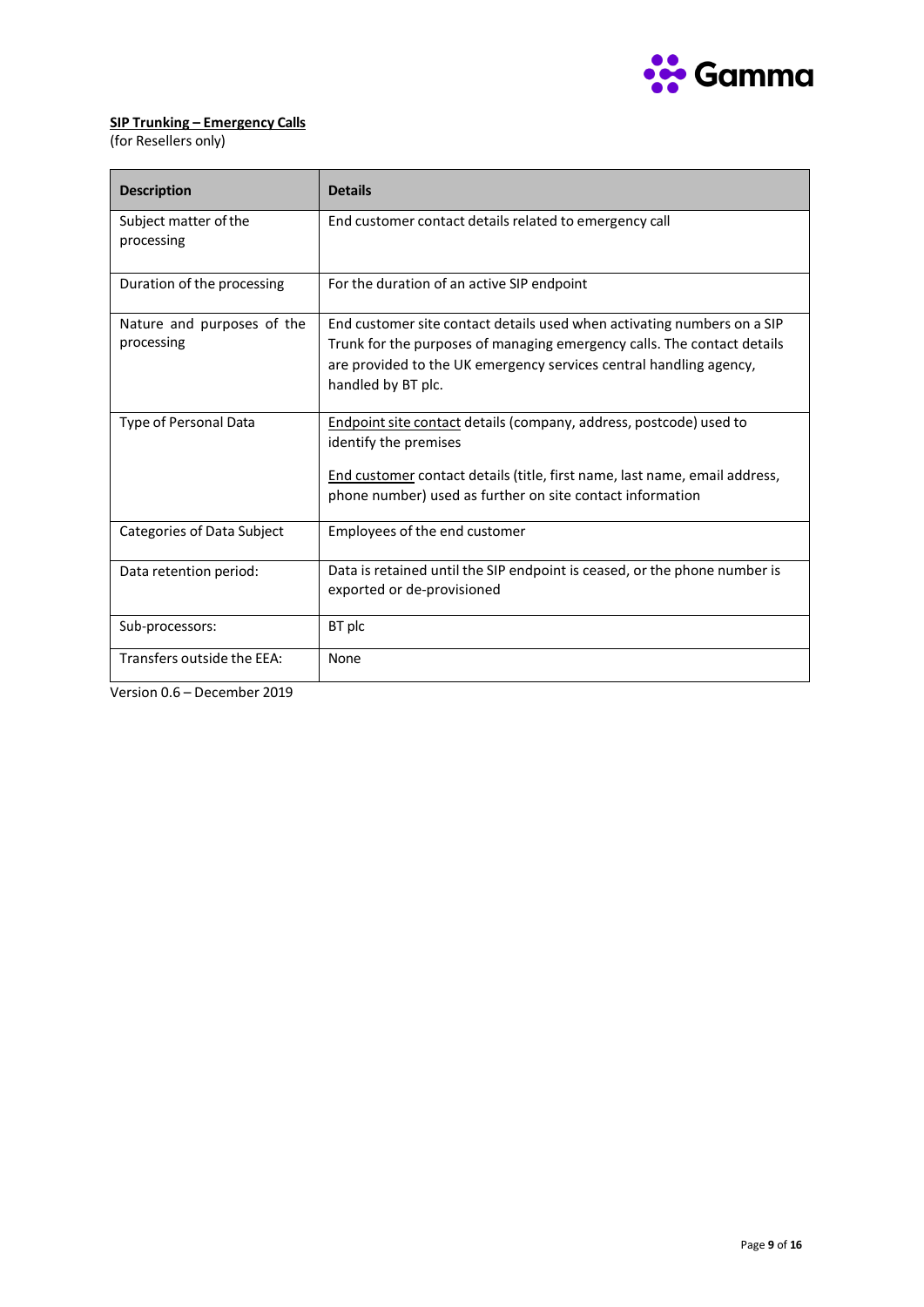

# <span id="page-9-0"></span>**SIP Trunking – Call Manager**

| <b>Description</b>                       | <b>Details</b>                                                                                                                                                                                                                                                                                                                                                                                                   |
|------------------------------------------|------------------------------------------------------------------------------------------------------------------------------------------------------------------------------------------------------------------------------------------------------------------------------------------------------------------------------------------------------------------------------------------------------------------|
| Subject matter of the<br>processing      | SIP Trunk Call Manager provisioned on the Gamma Portal                                                                                                                                                                                                                                                                                                                                                           |
| Duration of the processing               | Duration of the service                                                                                                                                                                                                                                                                                                                                                                                          |
| Nature and purposes of the<br>processing | Resellers or Customers create a new Administrator logon which allows the<br>Reseller's end customer or the Customer to manage their call plans and to<br>record event logs associated to their endpoints.<br>End user contacts                                                                                                                                                                                   |
| Type of Personal Data                    | Administrator details (first name, last name, username and email address)<br>used to create a STCM portal logon to allow the Reseller's end customer or<br>Customer to self-manage their calling and disaster recovery plans, and<br>view their service. End customers or Customers can reset logons, add,<br>delete and modify administrators                                                                   |
|                                          | Notification contact details (email address, username, first name, last<br>name) provided by end user to be automatically notified of important<br>service events, such as call plan updates, chargeable add-on notifications,<br>missed call notifications, new voicemail and voice-to-email notification<br>emails. The end user can opt-in by providing a valid email address for each<br>particular purpose. |
|                                          | Reporting contact (email address) provided by end user to receive advance<br>call management reports for their endpoint, if they have opted into this<br>service                                                                                                                                                                                                                                                 |
| Categories of Data Subject               | Employees or representative of Reseller's end customers and Customers                                                                                                                                                                                                                                                                                                                                            |
| Data retention plan:                     | Data is retained until the endpoint is ceased                                                                                                                                                                                                                                                                                                                                                                    |
| Sub-processors:                          | None                                                                                                                                                                                                                                                                                                                                                                                                             |
| Transfers outside the EEA:               | None                                                                                                                                                                                                                                                                                                                                                                                                             |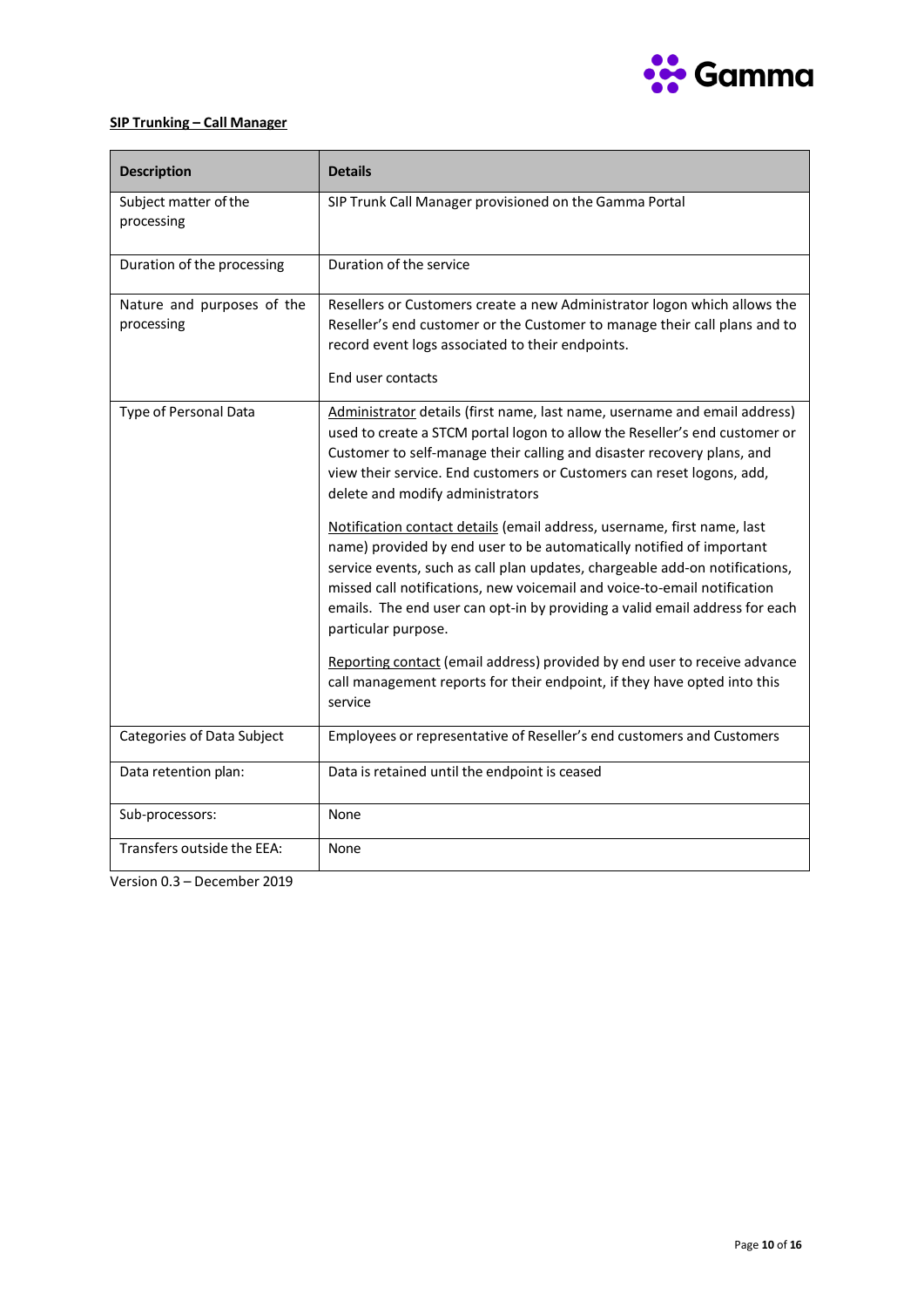

# <span id="page-10-0"></span>**Inbound Portal**

| <b>Description</b>                       | <b>Details</b>                                                                                                                                                                                                                                                                                                                                                                                                   |
|------------------------------------------|------------------------------------------------------------------------------------------------------------------------------------------------------------------------------------------------------------------------------------------------------------------------------------------------------------------------------------------------------------------------------------------------------------------|
| Subject matter of the<br>processing      | Inbound call management provisioned on the Gamma Portal                                                                                                                                                                                                                                                                                                                                                          |
| Duration of the processing               | Duration of the service                                                                                                                                                                                                                                                                                                                                                                                          |
| Nature and purposes of the<br>processing | Resellers or Customers create a new Administrator logon which allows the<br>Reseller's end customer or the Customer to manage their call plans and to<br>record event logs associated to their endpoints.<br>End user contacts                                                                                                                                                                                   |
| Type of Personal Data                    | Administrator details (first name, last name, username and email address)<br>used to create a STCM portal logon to allow the Reseller's end customer or<br>Customer to self-manage their calling and disaster recovery plans, and<br>view their service. End customers or Customers can reset logons, add,<br>delete and modify administrators                                                                   |
|                                          | Notification contact details (email address, username, first name, last<br>name) provided by end user to be automatically notified of important<br>service events, such as call plan updates, chargeable add-on notifications,<br>missed call notifications, new voicemail and voice-to-email notification<br>emails. The end user can opt-in by providing a valid email address for each<br>particular purpose. |
|                                          | Reporting contact (email address) provided by end user to receive advance<br>call management reports for their endpoint, if they have opted into this<br>service                                                                                                                                                                                                                                                 |
| Categories of Data Subject               | Employees or representative of Reseller's end customers and Customers                                                                                                                                                                                                                                                                                                                                            |
| Data retention plan:                     | Data is retained until the endpoint is ceased                                                                                                                                                                                                                                                                                                                                                                    |
| Sub-processors:                          | None                                                                                                                                                                                                                                                                                                                                                                                                             |
| Transfers outside the EEA:               | None                                                                                                                                                                                                                                                                                                                                                                                                             |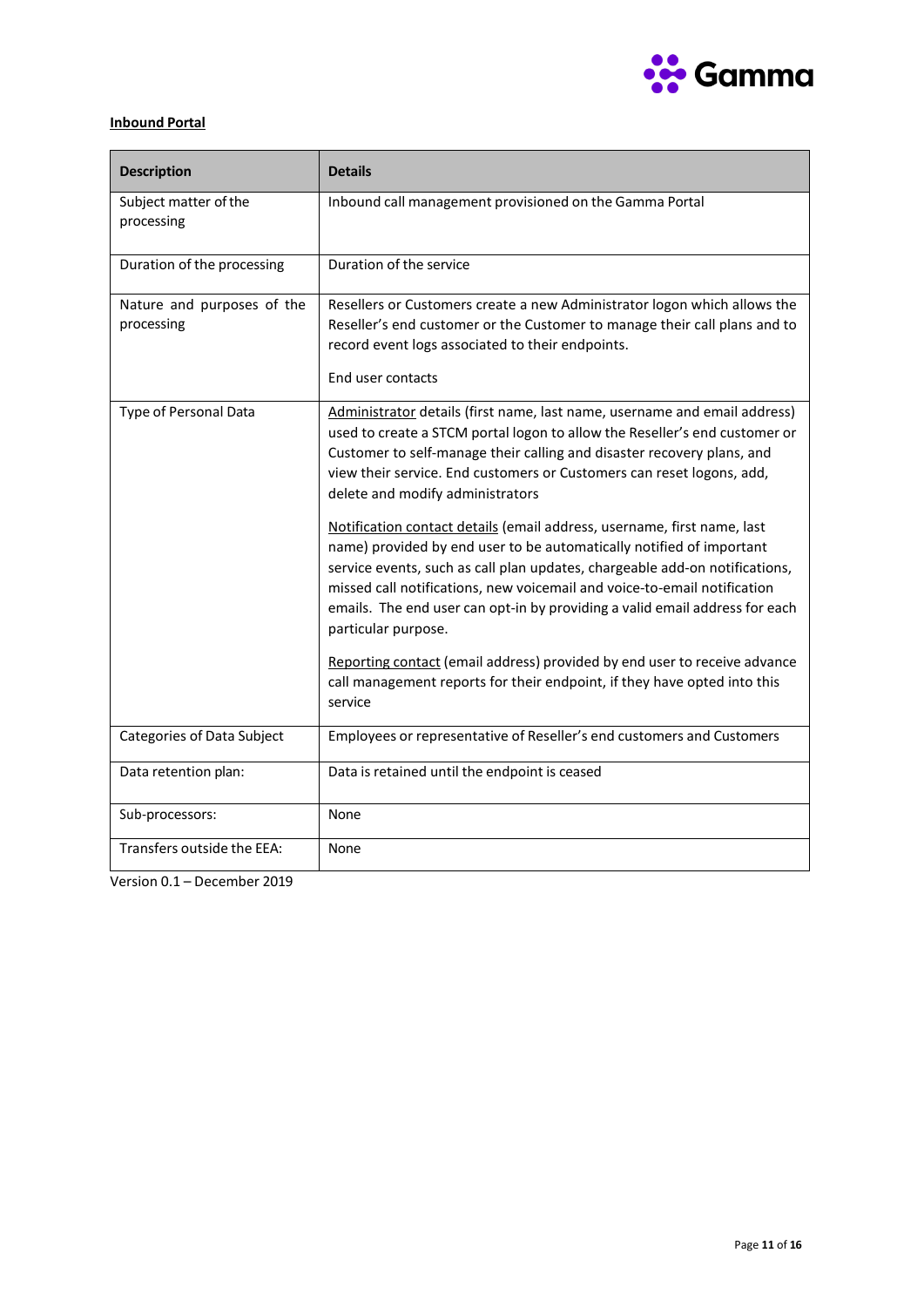

# <span id="page-11-0"></span>**Phoneline Plus Portal Management**

| <b>Description</b>                        | <b>Details</b>                                                                                                                                                                                                                                                                                                                                                                                                                                                                                           |
|-------------------------------------------|----------------------------------------------------------------------------------------------------------------------------------------------------------------------------------------------------------------------------------------------------------------------------------------------------------------------------------------------------------------------------------------------------------------------------------------------------------------------------------------------------------|
| Subject matter of the<br>processing:      | Administration managed through the Phoneline Plus Portal                                                                                                                                                                                                                                                                                                                                                                                                                                                 |
| Duration of the processing:               | Duration of the service                                                                                                                                                                                                                                                                                                                                                                                                                                                                                  |
| Nature and purposes of the<br>processing: | Phoneline Plus Company and Site Administrators can be created and<br>removed from a Company, or User account. Administrators are granted<br>permission to perform a number of service tasks, such as adding, managing,<br>and deleting Users on the telephony service.<br>All Users will be deleted in order to cease the Phoneline Plus Company.<br>User summary statistics can be viewed on the Phoneline Plus Portal.                                                                                 |
| Type of Personal Data:                    | Administrator First name, surname, access rights, company, company email<br>address, company telephone number, company address<br><b>End User Details</b> First name, surname, access rights, company, company<br>email address, company telephone number, company address<br><b>Contacts</b> First name, surname, company, company email address, company<br>telephone number, company address<br>Usage Data User Call logs and statistics, including number dialled, and time<br>and duration of calls |
| Categories of Data Subject:               | End user and Administrator contact details<br>Third-party contacts of customer or customer of reseller                                                                                                                                                                                                                                                                                                                                                                                                   |
| Data retention period:                    | User contact data is deleted at the point that the User is ceased and<br>removed from the Phoneline Plus service.<br>Company Administrator details and associated access permissions can be<br>deleted, as required.<br>Company data may be retained up to 30 days after deletion from service.                                                                                                                                                                                                          |
| Sub-processors:                           | None                                                                                                                                                                                                                                                                                                                                                                                                                                                                                                     |
| Transfers outside the EEA:                | None                                                                                                                                                                                                                                                                                                                                                                                                                                                                                                     |

Version 0.2 – June 2022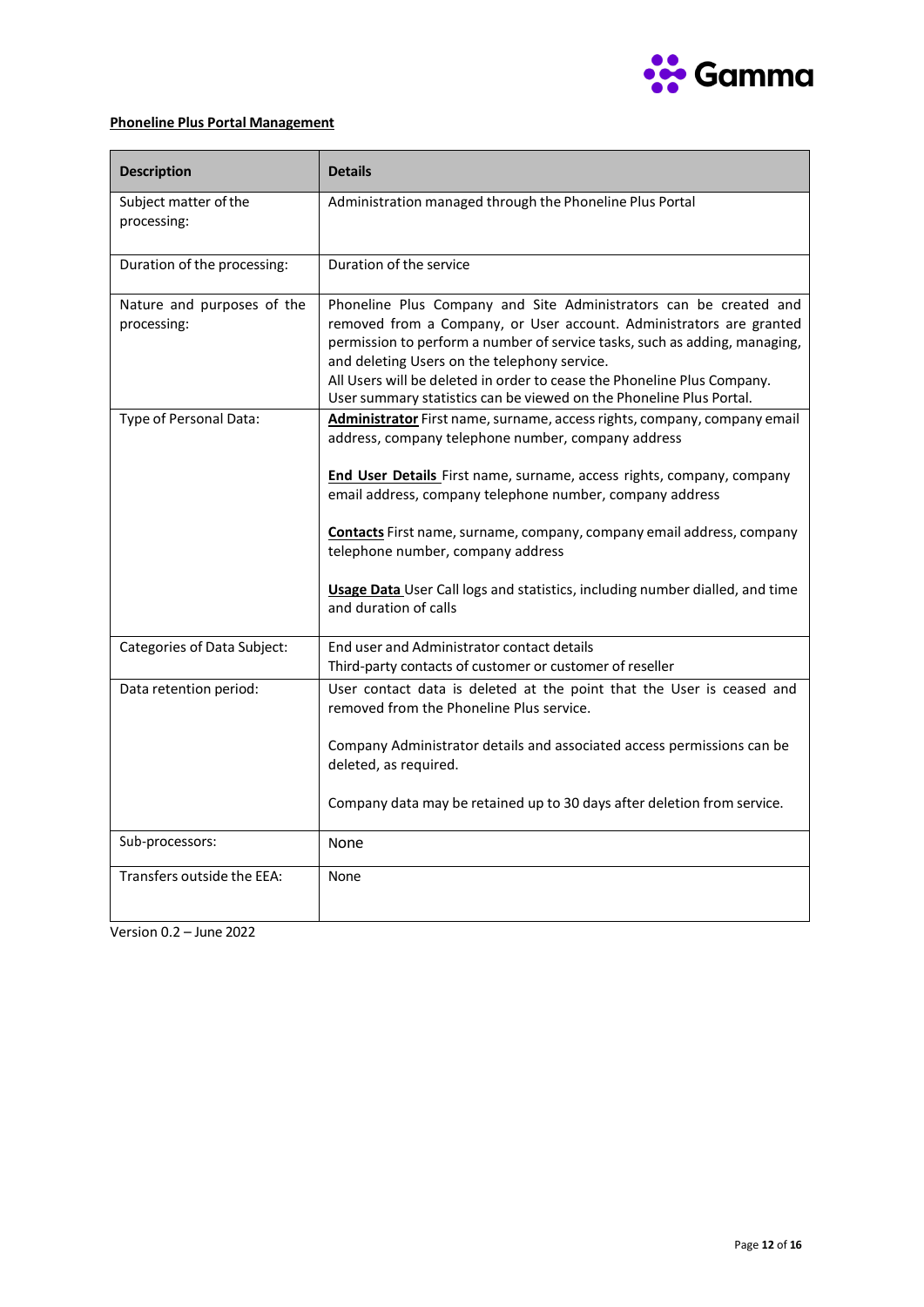

# <span id="page-12-0"></span>**Mobile – ManageMyMobiles**

| <b>Description</b>                       | <b>Details</b>                                                                                                                                                                                                                                                                                                                                                                                                                                                                                            |
|------------------------------------------|-----------------------------------------------------------------------------------------------------------------------------------------------------------------------------------------------------------------------------------------------------------------------------------------------------------------------------------------------------------------------------------------------------------------------------------------------------------------------------------------------------------|
| Subject matter of the<br>processing      | Management of mobile services allocated to personnel                                                                                                                                                                                                                                                                                                                                                                                                                                                      |
| Duration of the processing               | Duration of the service                                                                                                                                                                                                                                                                                                                                                                                                                                                                                   |
| Nature and purposes of the<br>processing | Resellers or Customers create new Administrator logons which allows the<br>Reseller' end customer or the Customer to manage all mobile numbers<br>within their named Company. Administrators can assign names (labels) to<br>their mobile services, as well as opt-in to receive global usage alerts and<br>perform a limited number of network service configuration updates.<br>Subscribers (mobile service end users labels) are created as part of a<br>company and may be assigned to a named group. |
| Type of Personal Data                    | End customer or Customer contact details (name, email, phone number,<br>reseller reference, address, postcode)<br>End customer or Customer Administrator contact details (name, role, email<br>address)<br>Mobile Subscribers [end users] (first name, last name, email address,<br>mobile number, group, and, where available, call detail records (CDRs))                                                                                                                                               |
| Categories of Data Subject               | Employees or representatives of Customer and/or end customer or a<br>Reseller                                                                                                                                                                                                                                                                                                                                                                                                                             |
| Data Retention Period:                   | All data is removed when the Mobile Company is deleted, or the Manage<br>My Mobile service ceases                                                                                                                                                                                                                                                                                                                                                                                                         |
| Sub-processors:                          | None                                                                                                                                                                                                                                                                                                                                                                                                                                                                                                      |
| Transfers outside the EEA:               | None                                                                                                                                                                                                                                                                                                                                                                                                                                                                                                      |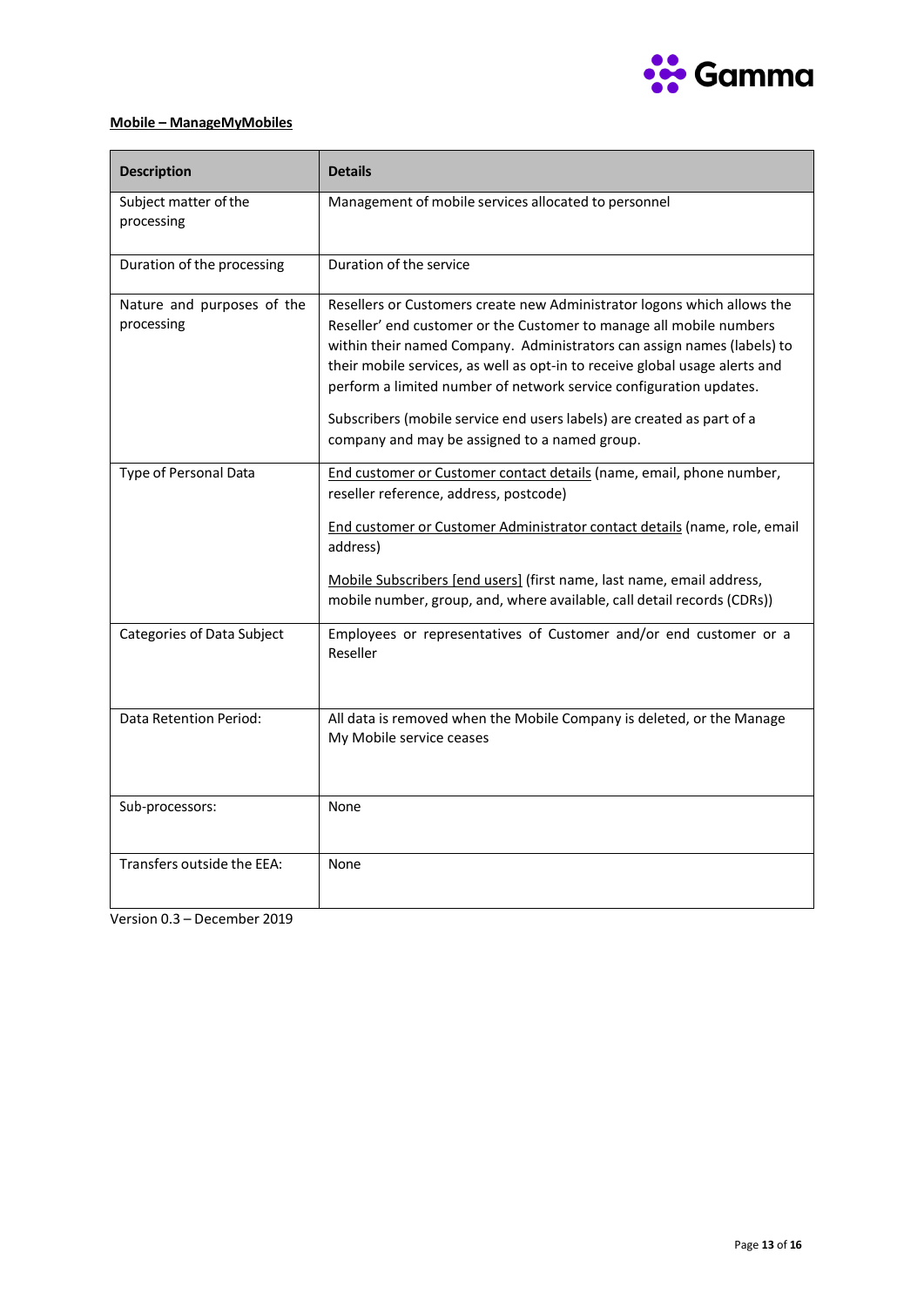

# <span id="page-13-0"></span>**Card Payment Service – Semafone**

| <b>Description</b>                       | <b>Details</b>                                                                                                                                                                                                                                                                                                                            |
|------------------------------------------|-------------------------------------------------------------------------------------------------------------------------------------------------------------------------------------------------------------------------------------------------------------------------------------------------------------------------------------------|
| Subject matter of the<br>processing      | Provision of the Semafone card payment security service to customers                                                                                                                                                                                                                                                                      |
| Duration of the processing               | The below personal data will be processed in connection with providing<br>and maintaining software for the duration of the contract with the<br>customer, such shorter period where the processing is no longer<br>authorised and in respect of any post-termination processing activities<br>permitted by the customer from time to time |
| Nature and purposes of the<br>processing | The personal data will be subject to the following basic Processing activities<br>in relation to the types of personal data, described below:                                                                                                                                                                                             |
|                                          | Providing and maintaining software to allow individual customers<br>of the customer and/or customer's affiliate to enter payment card details<br>via their telephone keypad and mask the Dual Tone Multi Frequency tones,<br>in accordance with PCI DSS                                                                                   |
|                                          | Personal Data is required by the customer's Payment Service<br>Provider as required for the payment authorisation process                                                                                                                                                                                                                 |
| Type of Personal Data                    | Name<br>$\bullet$<br>Postal address<br><b>Email address</b><br>Phone number<br><b>Bank account details</b><br>Name on card<br>Date of birth<br>Credit or debit card number<br><b>Transaction details</b><br><b>CVV</b><br>Expiry date                                                                                                     |
| Categories of Data Subject               | Individual customers of the customer and/or customer's affiliate                                                                                                                                                                                                                                                                          |
| Data retention period:                   | The below personal data will be processed in connection with providing and<br>maintaining software for the duration of the contract with the customer,<br>such shorter period where the processing is no longer authorised and in<br>respect of any post-termination processing activities permitted by the<br>customer from time to time |
| Sub-processors:                          | Semafone Limited (provider of the service)                                                                                                                                                                                                                                                                                                |
| Transfers outside the EEA:               | None                                                                                                                                                                                                                                                                                                                                      |

Version 0.1 – September 2018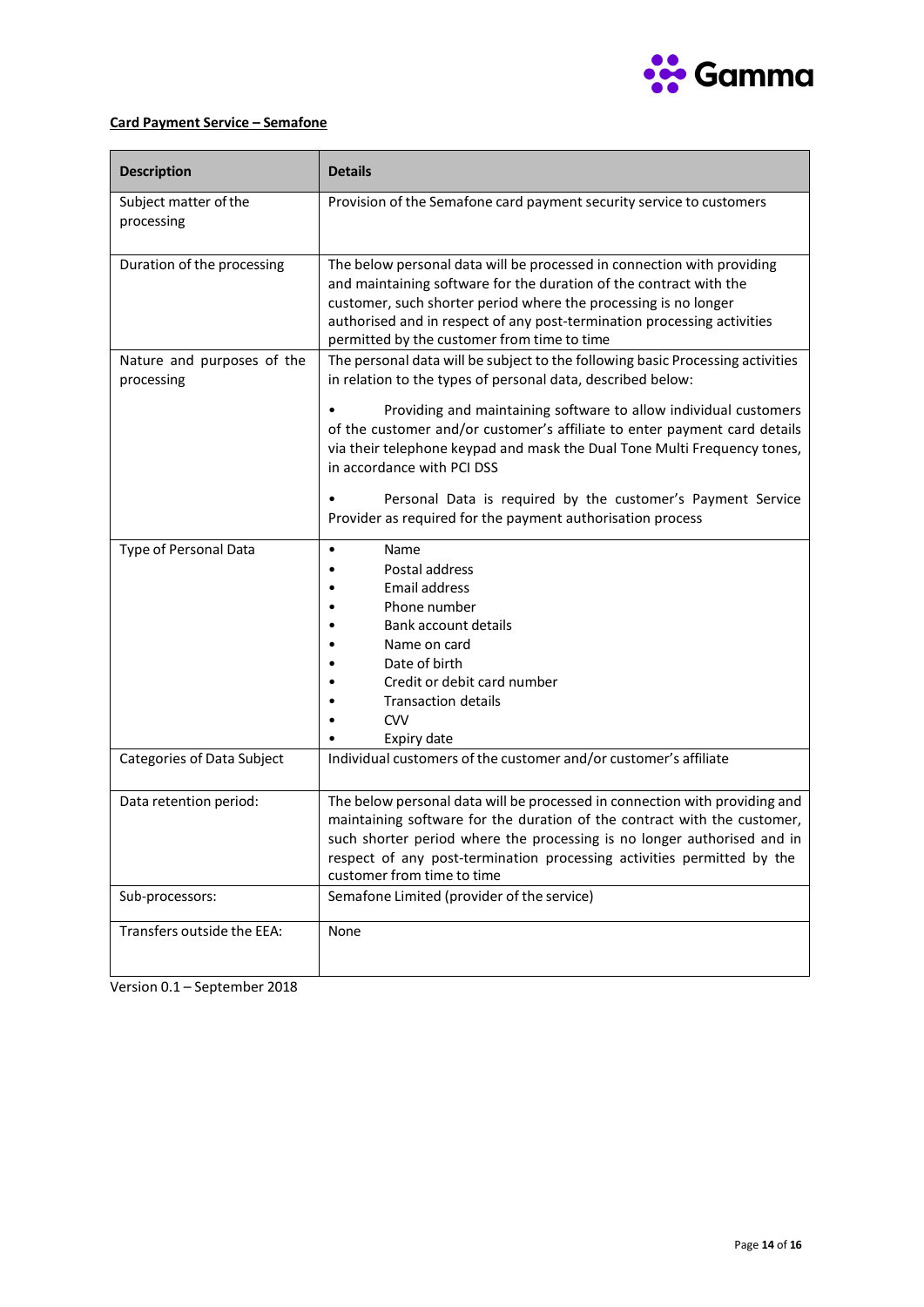

# <span id="page-14-0"></span>**Contact Centre Service – Serenova**

| <b>Description</b>                        | <b>Details</b>                                                                                                                                                                                                                                                                                                                                                                                                                                     |
|-------------------------------------------|----------------------------------------------------------------------------------------------------------------------------------------------------------------------------------------------------------------------------------------------------------------------------------------------------------------------------------------------------------------------------------------------------------------------------------------------------|
| Subject matter of the<br>processing:      | Provision of the contact centre services by Serenova                                                                                                                                                                                                                                                                                                                                                                                               |
| Duration of the processing:               | Lifetime of the contract, although call recordings are archived after 12<br>months and reporting metadata after 3 years                                                                                                                                                                                                                                                                                                                            |
| Nature and purposes of the<br>processing: | The Personal Data processed will be subject to the following basic<br>processing activities:                                                                                                                                                                                                                                                                                                                                                       |
|                                           | Serenova, acting as a processor, will, depending on the scope of its<br>engagement, process the personal data to perform the Services, to comply<br>with its statutory and regulatory obligations, to maintain accounts and<br>records. This will involve, among other things, the collection, storage,<br>analysis and disclosure of personal data that Serenova receives from (or on<br>behalf of) the Customer in accordance with the Agreement |
| Type of Personal Data:                    | Audio calls and associated recordings and metadata, webchat transcripts,<br>emails                                                                                                                                                                                                                                                                                                                                                                 |
| Categories of Data Subject:               | The personal data processed may concern the following categories of data<br>subjects:<br>Data subjects may include Customer's employees, contractors, customers<br>or customer end users and employees, as well as third-party contact<br>individuals, as may be further specified in the<br>Agreement                                                                                                                                             |
| Data retention period:                    | Lifetime of the contract, although call recordings are archived after 12<br>months and reporting metadata after 3 years                                                                                                                                                                                                                                                                                                                            |
| Sub-processors:                           | Serenova LLC                                                                                                                                                                                                                                                                                                                                                                                                                                       |
| Transfers outside the EEA:                | None                                                                                                                                                                                                                                                                                                                                                                                                                                               |

Version 0.2 – June 2022